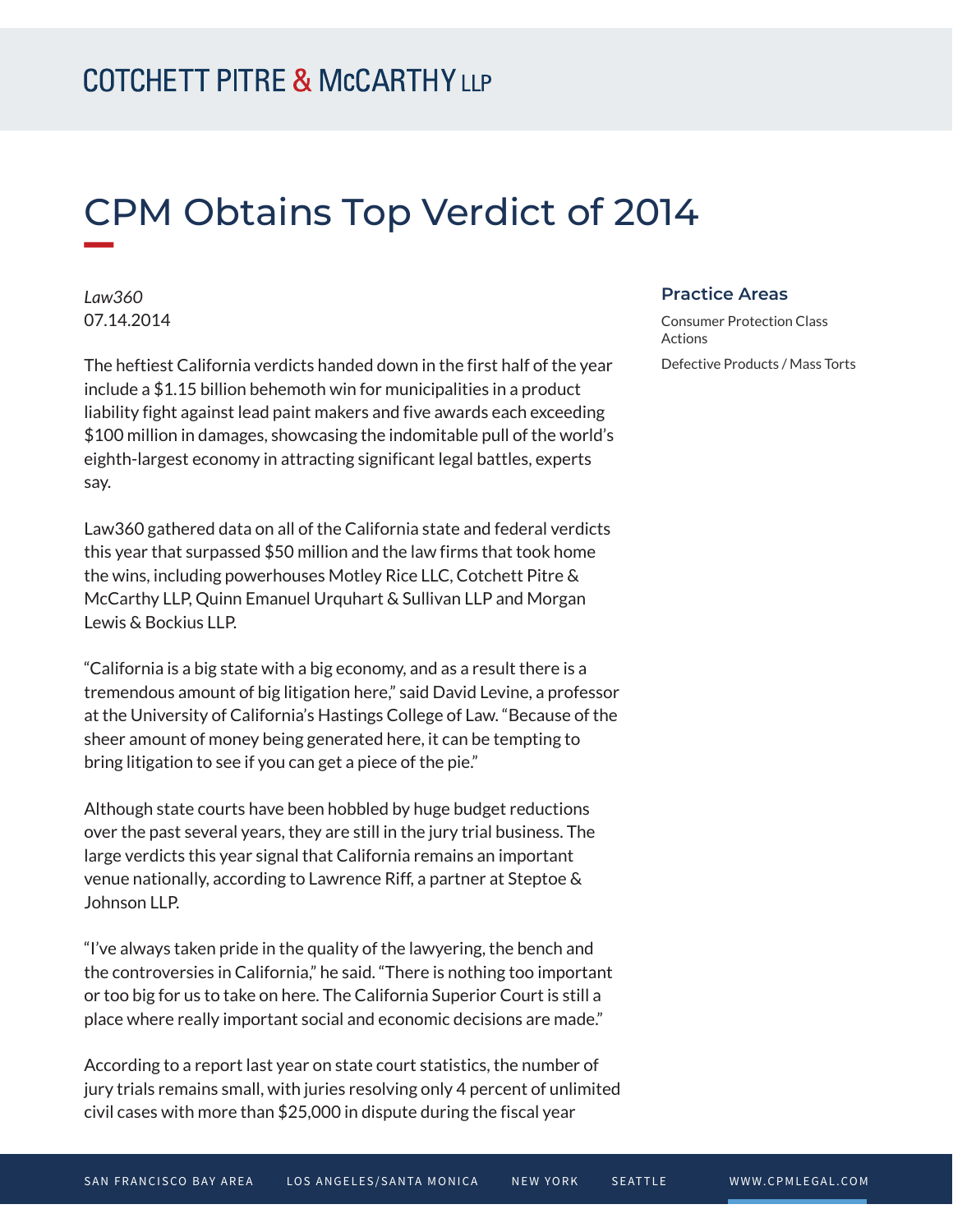## **COTCHETT PITRE & McCARTHY LLP**

#### CPM OBTAINS TOP VERDICT OF 2014

**William Company** 

2011-2012. But the size of the verdicts appears to be growing, according to William Oxley, a partner at Dechert LLP.

"The verdict in the lead paint case is not likely to open the floodgates to more billion-dollar verdicts, but we are seeing a general, gentle increase," he said.

Many jurors in certain venues, such as West Los Angeles, Santa Clara County and San Francisco, are desensitized to big dollar figures, and that can affect verdict value, according to Riff.

"When jurors in Los Angeles read about the kind of money sports figures and entertainment personalities in Hollywood pull down and the kind of money involved in corporate deals ... that has a tendency overall to increase jury verdicts," he said.

Because tort reform hasn't caught on in California like in many other states, plaintiffs lawyers see the Golden State as an attractive place to bring suit, and typically verdicts end up being higher than the awards elsewhere, according to Oxley.

"These large verdicts show the dangers of going to trial in California and why it's so important to hire the right defense lawyer," he said. "If the defense isn't put on in the right way and the jury gets mad at you in California, you can get hit with an adverse verdict with a big number."

Out of the top eight verdicts in California this year, four came in patent cases and two in product liability disputes.

"Patents are the lifeblood of businesses, and the numbers in patent cases are often going to be higher because of the business risks and because the value of patents is so high," Oxley said. "Product liability verdicts can be big because it is easier for the jury to get mad at the defendant, and when the case involves multiple plaintiffs, the damages can run higher as a result."

Here are the largest California verdicts of 2014 so far and the firms that won them:

### **1. \$1.15 billion in California v. Atlantic Richfield: Motley Rice, Cotchett Pitre, Law Office of Peter Earle and Mary Alexander and Associates**

A California judge in January **ordered** Sherwin-Williams Co., NL Industries Inc. and ConAgra Grocery Products LLC to pay \$1.15 billion to fund a government-run program to address health risks posed by lead paint in California homes.